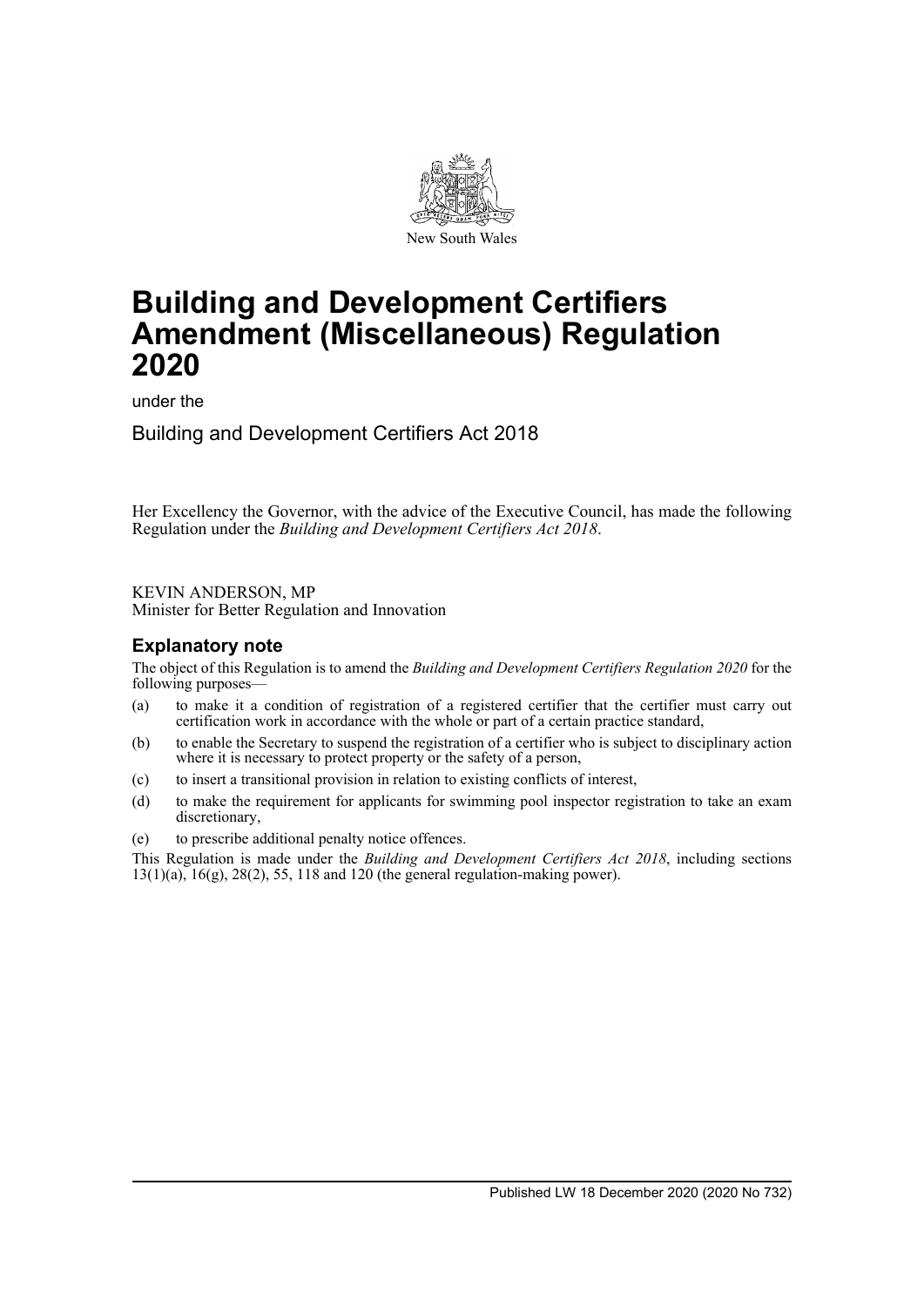# **Building and Development Certifiers Amendment (Miscellaneous) Regulation 2020**

under the

Building and Development Certifiers Act 2018

#### **1 Name of Regulation**

This Regulation is the *Building and Development Certifiers Amendment (Miscellaneous) Regulation 2020*.

#### **2 Commencement**

This Regulation commences on the day on which it is published on the NSW legislation website.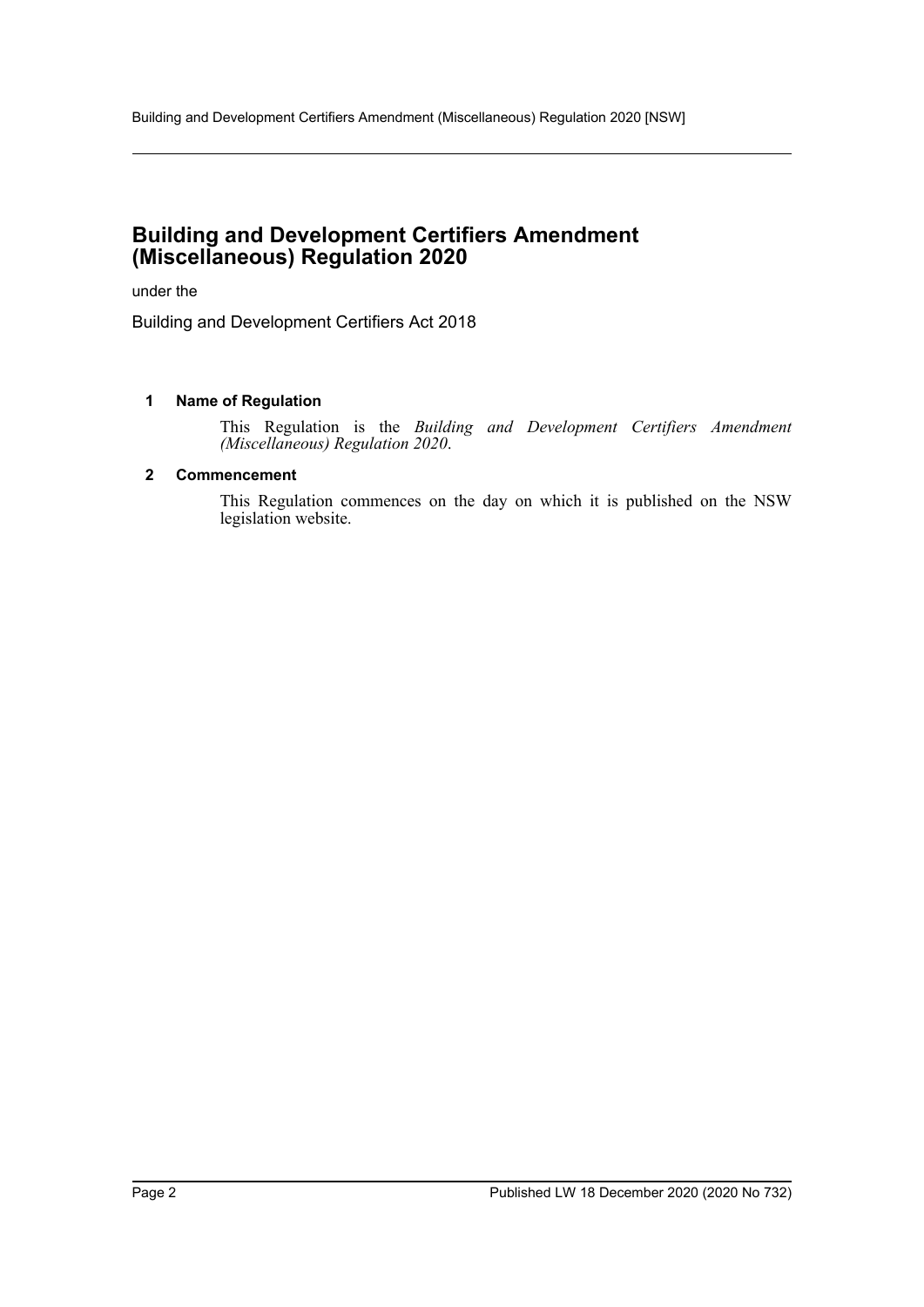# **Schedule 1 Amendment of Building and Development Certifiers Regulation 2020**

# **[1] Clause 9 Prescribed conditions of registration**

Insert after clause 9(3A)—

- (3B) For the purposes of section  $13(1)(a)$  of the Act, it is a condition of registration of a registered certifier that the certifier must carry out certification work in accordance with the following parts or part of *Practice standard for registered certifiers – 1 – new residential apartment buildings* prepared by the Secretary and published by the Department, as in force from time to time—
	- (a) for a registered certifier who holds registration in building surveyor unrestricted or building surveyor—restricted (all classes of building) the whole practice standard,
	- (b) otherwise—chapters 1 and 2 of the practice standard.

# **[2] Clause 9A**

Insert after clause 9—

# **9A Prescribed grounds for suspension of registration**

For the purposes of section  $16(g)$  of the Act, the following circumstances constitute grounds for suspension of registration—

- (a) the Secretary has commenced, but not finally determined, disciplinary action under Part 4 of the Act, and
- (b) the Secretary is satisfied the suspension is necessary to protect property or the safety of a person.

## **[3] Clause 49 Records generally**

Omit "surely" from clause 49(3). Insert instead "securely".

## **[4] Clause 64 Certain registered certifiers may carry out certain regulated work**

Insert at the end of clause  $64(1)(c)$ —

, and

(d) a registered certifier who holds a certifier—fire safety class of registration may carry out regulated work comprising the preparation of a performance solution report under clause 130 or 144A of the *Environmental Planning and Assessment Regulation 2000*.

## **[5] Clause 71**

Insert after clause 70—

## **71 Savings and transitional—exemption for certain existing conflicts of interest**

- (1) For the purposes of section 28(2) of the Act, a conflict of interest set out in subclause  $(2)$  or  $(3)$  is exempt from section  $28(1)$  of the Act if, for the development to which the certification work relates—
	- (a) the certifier was appointed before 1 July 2020, and
	- (b) the development is completed before 1 July 2022.
- (2) A registered certifier issuing a relevant certificate, for development with a capital investment value of between \$2,000,000 and \$5,000,000, on behalf of a council to—